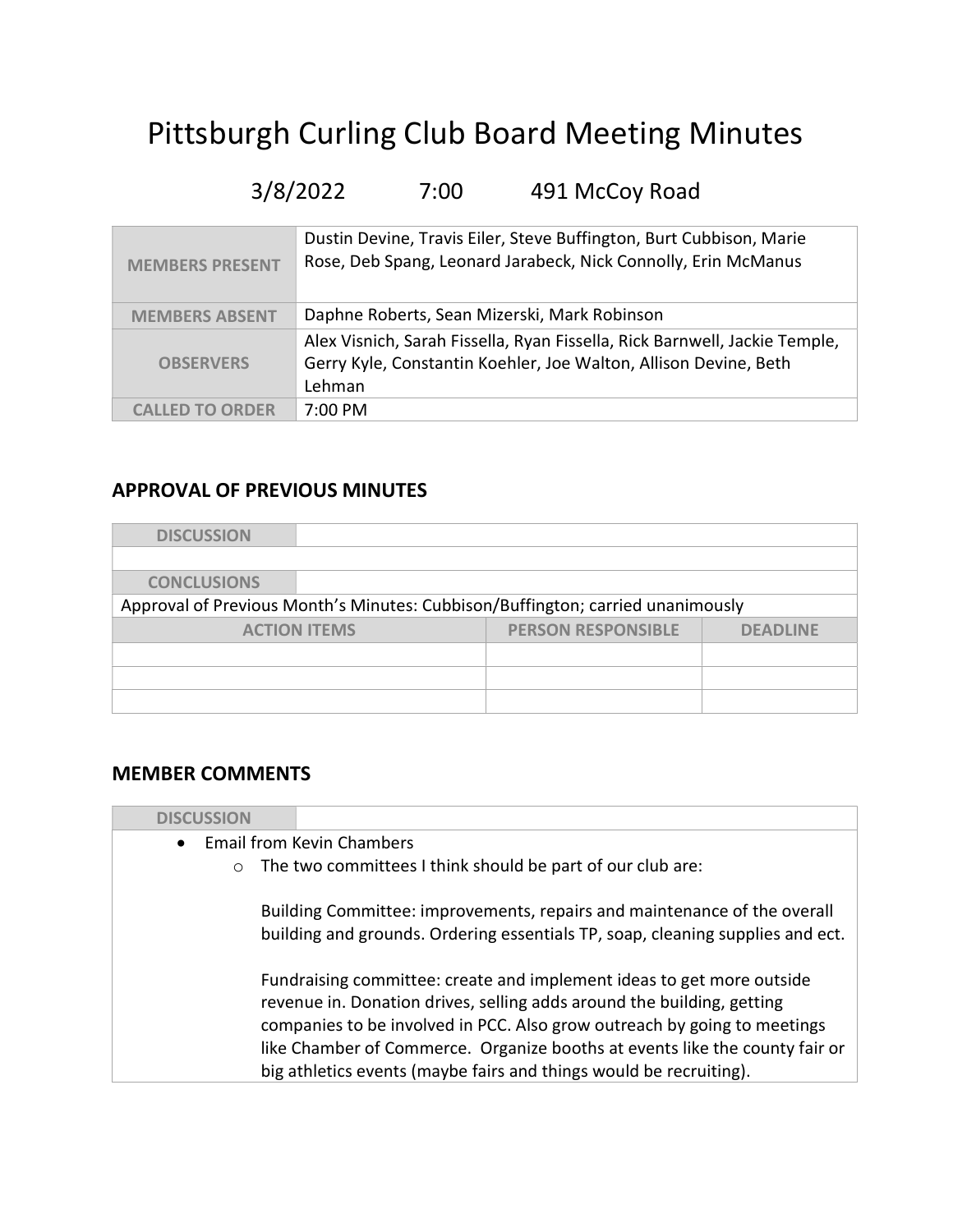| ٠<br>Suggestion from Martha regarding sending a letter to the advertisers who have ads<br>in the ice-house informing them of the number of patrons who have been through<br>the building during the Olympic season.<br>Beth-suggestion regarding contacting the Penguins after seeing they had recently<br>$\bullet$<br>participated in a small curling competition on their social media<br>$\circ$<br>during the Olympic rush.<br>$\circ$<br>building this relationship.<br>Rick Barnwell had the scraper blade sharpened, will be bringing it back to the club in<br>$\bullet$<br>the next day or two<br><b>CONCLUSIONS</b> | Kevin indicated that he would be willing to be the point-person for<br>these committee's initially, then would look to find someone to take<br>over as point-person for one of them after they were off the ground.<br>Leonard explained that he was contacted by someone from the Penguins in<br>December, they had inquired about us bringing rocks for them to use for this<br>event. Leonard stated that he responded stating that this was not feasible<br>Leonard forwarded this contact info to Dustin, will explore looking into |          |
|--------------------------------------------------------------------------------------------------------------------------------------------------------------------------------------------------------------------------------------------------------------------------------------------------------------------------------------------------------------------------------------------------------------------------------------------------------------------------------------------------------------------------------------------------------------------------------------------------------------------------------|------------------------------------------------------------------------------------------------------------------------------------------------------------------------------------------------------------------------------------------------------------------------------------------------------------------------------------------------------------------------------------------------------------------------------------------------------------------------------------------------------------------------------------------|----------|
| <b>ACTION ITEMS</b>                                                                                                                                                                                                                                                                                                                                                                                                                                                                                                                                                                                                            | <b>PERSON RESPONSIBLE</b>                                                                                                                                                                                                                                                                                                                                                                                                                                                                                                                | DFADLINF |
|                                                                                                                                                                                                                                                                                                                                                                                                                                                                                                                                                                                                                                |                                                                                                                                                                                                                                                                                                                                                                                                                                                                                                                                          |          |

#### BOARD ANNOUNCEMENTS BOARD MEMBERS

| <b>DISCUSSION</b>   | Question regarding how board members are elected<br>Typically members who are interested in becoming<br>$\circ$<br>board members are sent a document with a few<br>questions regarding why they would like to be a board<br>member/what they bring to the table<br>New members are voted in at the annual meeting, 3<br>$\circ$<br>year commitment |                           |                 |
|---------------------|----------------------------------------------------------------------------------------------------------------------------------------------------------------------------------------------------------------------------------------------------------------------------------------------------------------------------------------------------|---------------------------|-----------------|
| <b>CONCLUSIONS</b>  |                                                                                                                                                                                                                                                                                                                                                    |                           |                 |
|                     |                                                                                                                                                                                                                                                                                                                                                    |                           |                 |
| <b>ACTION ITEMS</b> |                                                                                                                                                                                                                                                                                                                                                    | <b>PERSON RESPONSIBLE</b> | <b>DFADLINF</b> |
|                     |                                                                                                                                                                                                                                                                                                                                                    |                           |                 |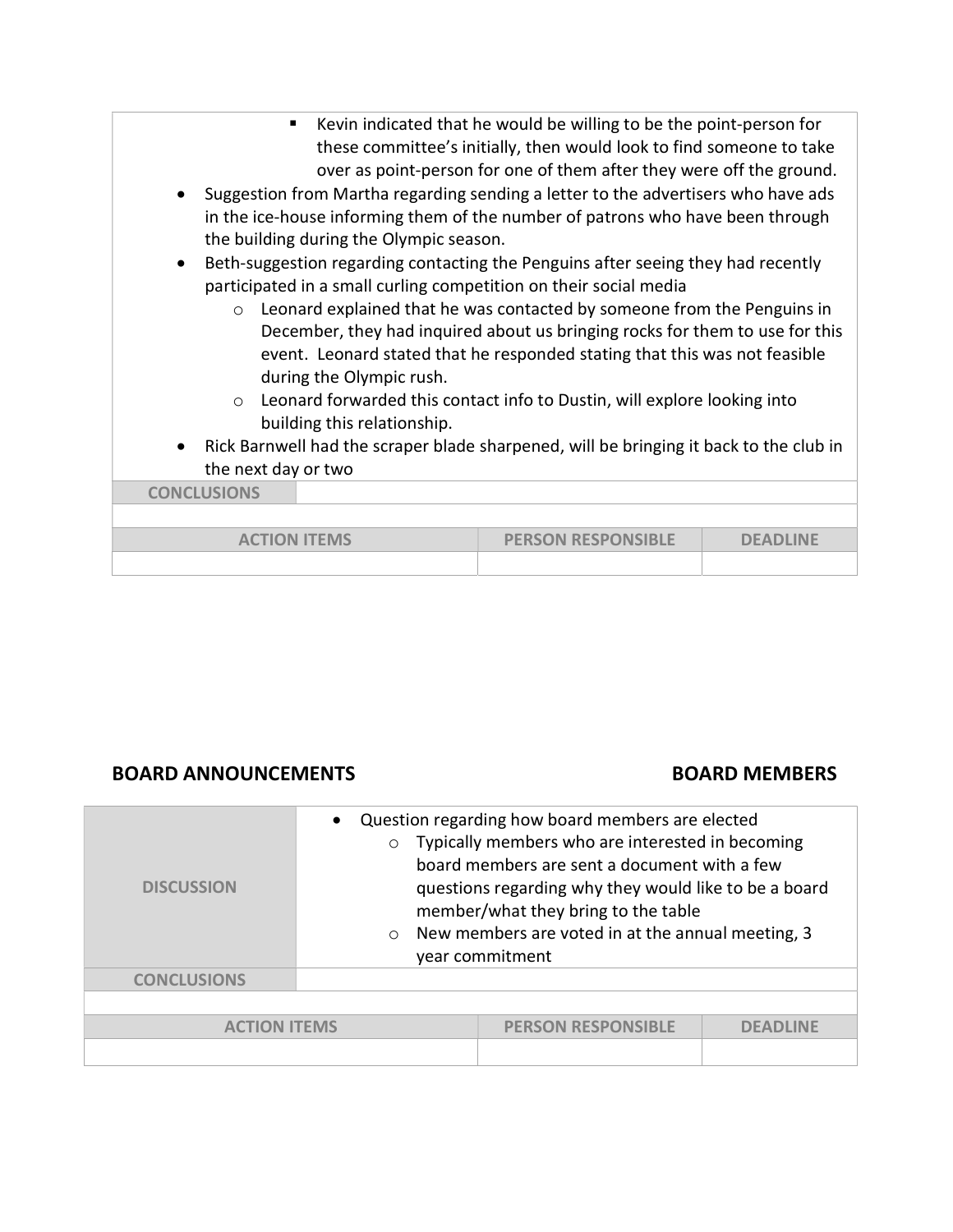#### MEMBERSHIP

| <b>DISCUSSION</b>                                                                  |                                             |                                                                             |  |
|------------------------------------------------------------------------------------|---------------------------------------------|-----------------------------------------------------------------------------|--|
| Spring Session: April-May                                                          |                                             |                                                                             |  |
| $\cap$                                                                             |                                             | Will send out email to members to remind them of the Spring session signups |  |
| Rookie League<br>$\circ$                                                           |                                             |                                                                             |  |
|                                                                                    | Ryan and Constantin will be spearheading    |                                                                             |  |
|                                                                                    |                                             | Hope to have experienced members attend as coaches                          |  |
| $\circ$                                                                            | Monday will hopefully continue to be league |                                                                             |  |
| $\circ$                                                                            |                                             | Saturday will transition to either early morning or evening draw            |  |
| Annual meeting/Steel Speil                                                         |                                             |                                                                             |  |
| Should these be held together, if so when<br>$\Omega$                              |                                             |                                                                             |  |
| Discussion on whether it would be best to do shortly after Tropicurl or later<br>▪ |                                             |                                                                             |  |
| in the summer                                                                      |                                             |                                                                             |  |
| Decision will not be made at this time, will consider options and discuss prior    |                                             |                                                                             |  |
| to/at next board meeting so a decision can be made in a timely manner.             |                                             |                                                                             |  |
| <b>CONCLUSIONS</b>                                                                 |                                             |                                                                             |  |
|                                                                                    |                                             |                                                                             |  |
| <b>PERSON RESPONSIBLE</b><br><b>ACTION ITEMS</b><br><b>DEADLINE</b>                |                                             |                                                                             |  |
|                                                                                    |                                             |                                                                             |  |
|                                                                                    |                                             |                                                                             |  |
|                                                                                    |                                             |                                                                             |  |

#### **OUTREACH**

| <b>DISCUSSION</b>   |                           |                 |
|---------------------|---------------------------|-----------------|
|                     |                           |                 |
| <b>CONCLUSIONS</b>  |                           |                 |
|                     |                           |                 |
| <b>ACTION ITEMS</b> | <b>PERSON RESPONSIBLE</b> | <b>DEADLINE</b> |
|                     |                           |                 |
|                     |                           |                 |

#### FINANCIAL

| <b>DISCUSSION</b>                                  |                                                                         |
|----------------------------------------------------|-------------------------------------------------------------------------|
|                                                    |                                                                         |
|                                                    |                                                                         |
| Donately: \$1,089 in donations over the last month |                                                                         |
|                                                    | • 15 Giant Eagle gift cards have been distributed for post LTC drawings |
| Deposited Funds 1/26/22-2/27/22: \$3,662.68        |                                                                         |
| $\circ$                                            | Roughly \$1,200 of this is from logo shop cash purchases                |
|                                                    |                                                                         |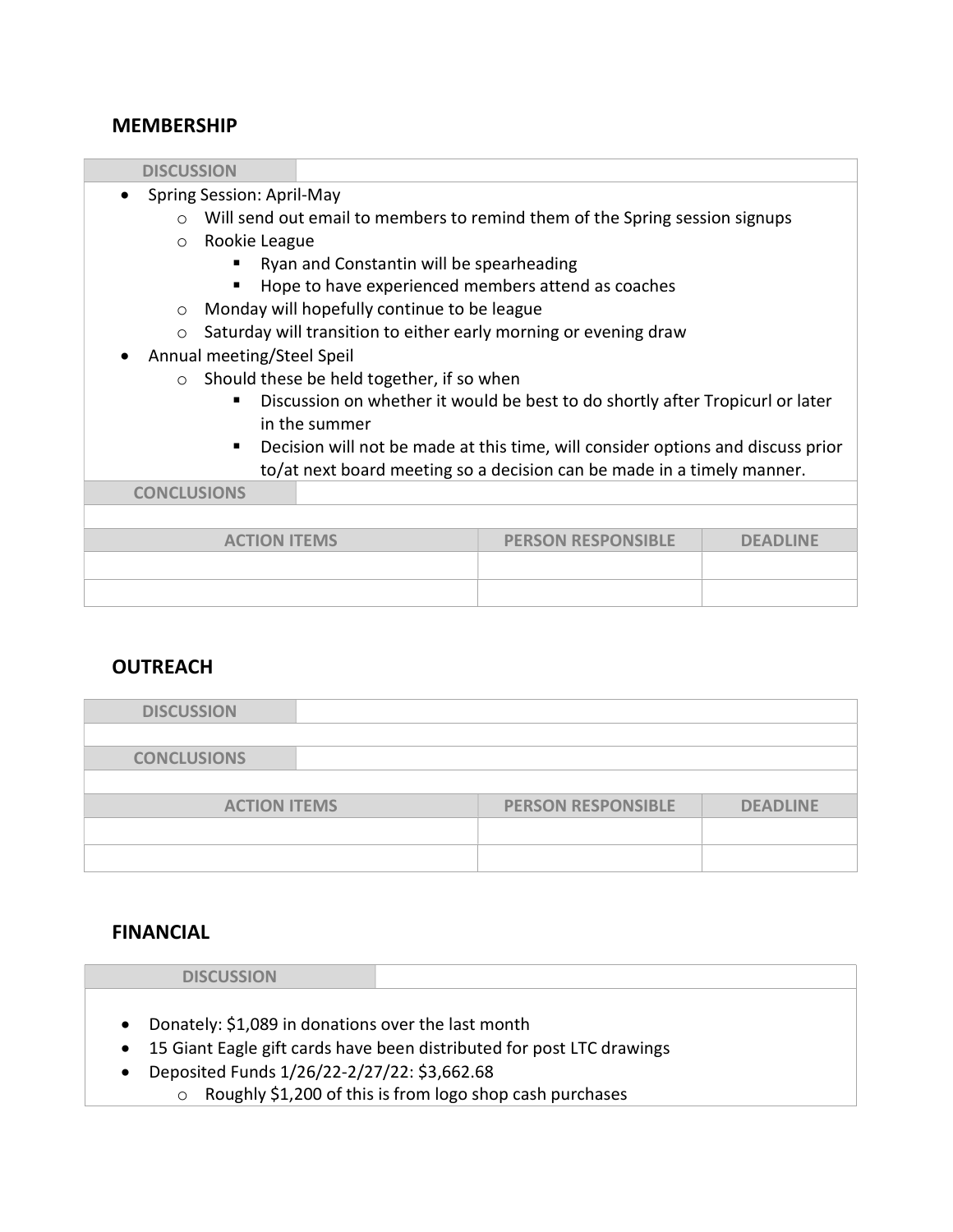- Logo shop/Square sales  $2/7/22-3/7/22$ : Net total \$6,557.70
- Haven't heard back from attorney about possibility of arguing the property assessment

**CONCLUSIONS** 

Motion: All documented expenses incurred by members or helpers, on behalf of The Dykes Memorial Spiel shall be reimbursed, upon submission of such documentation to the treasurer. Roberts/Rose; motion carries unanimously

| <b>ACTION ITEMS</b> | <b>PERSON RESPONSIBLE</b> | <b>DEADLINE</b> |
|---------------------|---------------------------|-----------------|
|                     |                           |                 |
|                     |                           |                 |

#### **EVENTS**

| <b>DICCLICCION</b><br>.<br>$\sim$ |  |
|-----------------------------------|--|

- Dykes
	- o Went over very well. Received positive reviews all around.
		- Would definitely consider hosting this, or similar championship spiel's in the future
		- Ryan Fissella added that he has been in contact with the GNCC regarding wheelchair accessible clubs, and he has been informed that only 17 that they know of are accessible.
			- We should make sure that our accessibility is known for all future events.

#### o Revenue:

- Square: \$3490
- $\blacksquare$  Bar (Cash): \$4816
- Cash (50/50, donations, raffles): \$1338
- Registration: \$16,418
- Total: \$27,200
- o Expenses \$7,376.16
- o Net Income: \$19,823.84
- Spring Training
	- o Starts this Friday
	- o Has been shortened to a 3 day spiel due to number of teams registered
	- o Need to continue to encourage members to volunteer for the event
	- o Volunteer signup sheet has been created and sent to membership
	- o Sarah Fissella and Daphne Roberts are handling kitchen duties
	- o Working to fill a final team, and get some fill in's for certain draws
- Olympic LTC's
	- o Scheduled out through April 2
	- o Need volunteers for upcoming sessions
	- $\circ$  Have continued to fill regularly, but have started to fill a little more slowly as we get further from the Olympics
		- Will explore adding dates in mid/late April and May